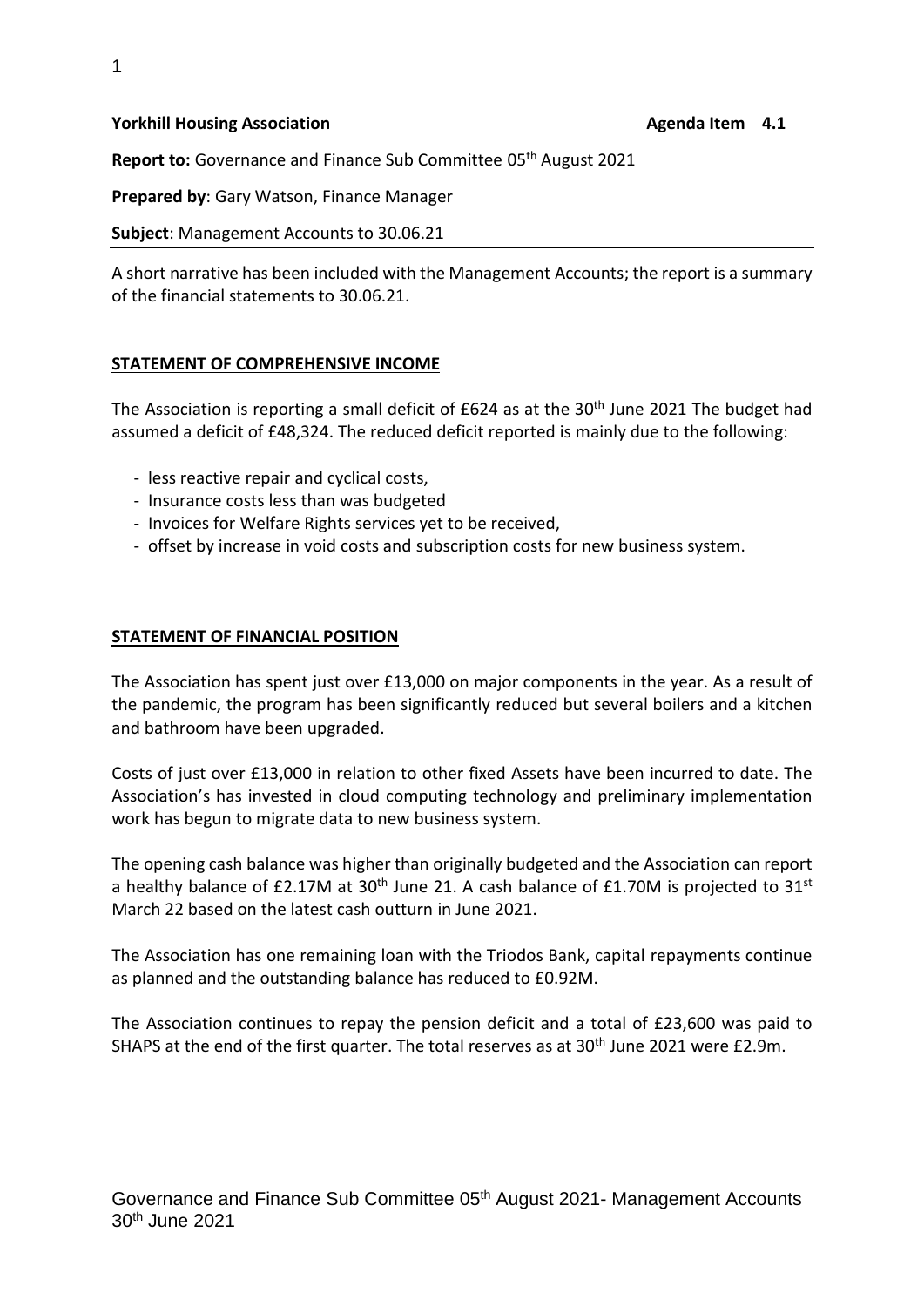### **Notes to Management Accounts:**

### **OVERHEADS**

### **1. Rent Rates and Insurance – Budget £4,080 Actual £7,720 Difference £-3,640**

Costs for Cyber and Management liability insurance for 21/22 have increased.

# **2. Audit Fees -Budget £6,050 Actual £3,654 Difference £2,396**

No internal audit work has been completed so far this financial year. Costs incurred relate to SHAPS report for Pension Scheme.

# **3. Postage, Printing and Stationery - Budget £3,250 Actual £5,060 Difference £-1,810**

Increased costs in this area relate to letterheads and franking machine and postage charges incurred earlier than expected.

# **4. Computer Maintenance Costs- Budget £17,958 Actual £46,914 Difference £-28,957**

The Association recently completed a tender exercise for a new business system. The preferred supplier Designer Software operate a subscription agreement with an annual renewal. Costs of £27,500 have been incurred for this year.

Given that the tender exercise was ongoing during the budget process we were unaware of the agreement. The budget assumed an asset would have been purchased and treated as capital item and depreciated.

This will be rectified during the budget review exercise in November 21. No impact on cash balances.

### **DIRECT COSTS**

### **5. Property Insurance - Budget £55,000 Actual £45,903 Difference £9,097**

The budget was increased this year to reflect an expected increase in insurance costs however less costs incurred in this area.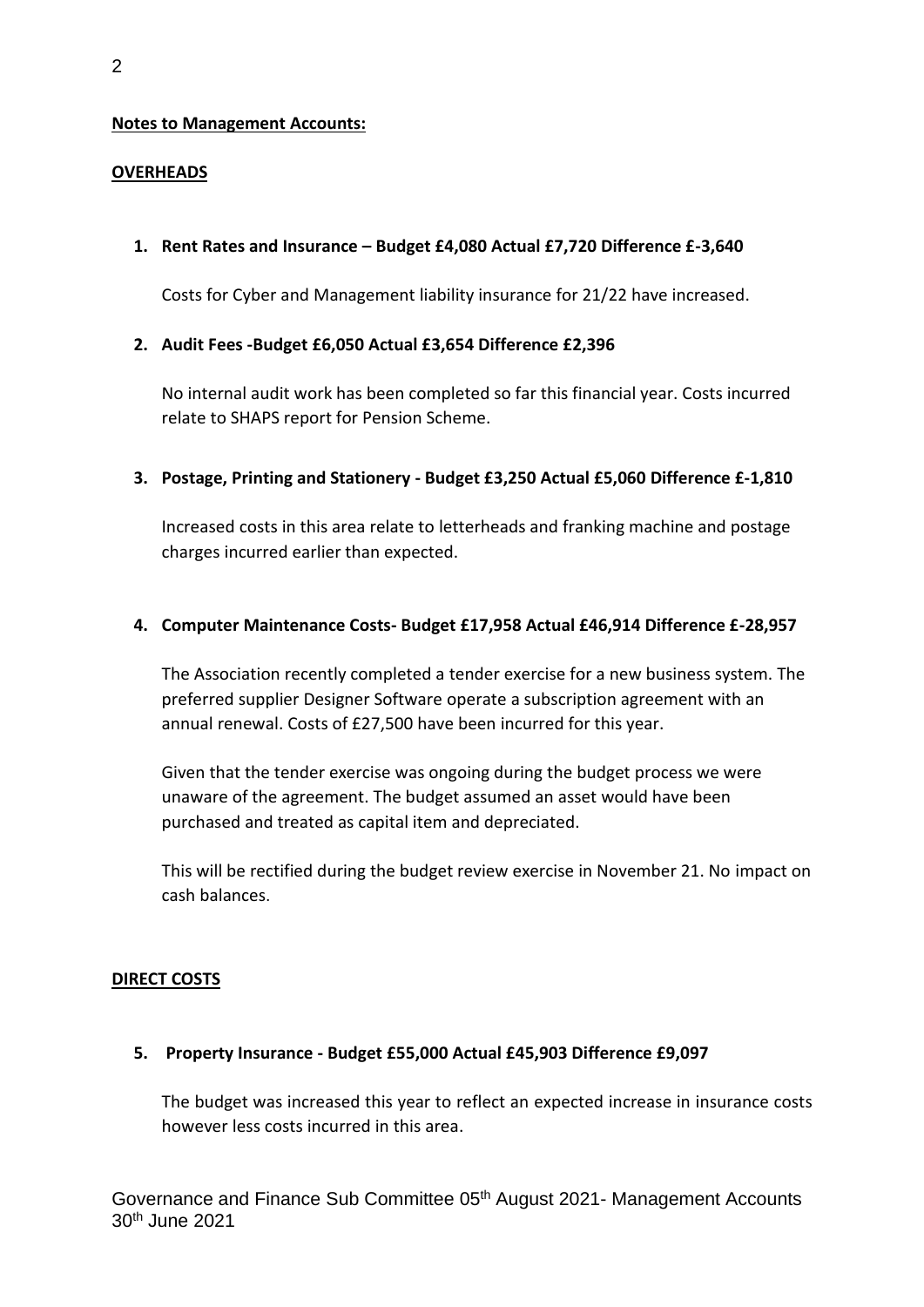# **6. Reactive Repairs-Budget £26,600 Actual £4,307 Difference £22,293**

Less costs incurred in this area as reactive repairs program is reduced as a result of pandemic. No costs incurred with regards to recharge of bulk uplifts.

# **7. Cyclical Repairs Budget £56,261 Actual £19,887 Difference £36,374**

Less costs incurred in this area. The smoke alarm program is due to be completed this financial year. The final cost of £36,000 was expected to be incurred in the first quarter but no invoices have yet been processed with work ongoing.

# **8. Welfare Rights Service- Budget £5,000 Actual £0 Difference £5,000**

Invoices for the first quarter have yet to be received. Welfare rights and money advice services have continued throughout pandemic.

### **STATEMENT OF COMPREHENSIVE INCOME**

# **9. Voids- Budget £-3,977, Actual £-6,111 Difference £-2,134**

Void loss in higher than expected at this point in the financial year. Housing Management will continue to monitor effects of Pandemic on void loss. Similar trend noted in first quarter compared to previous year.

### **10. Management Fees- Budget £11,430 Actual £8,250 Difference £-3,180**

Less income has been received in Management fees. The Factoring bills were issued in May 21.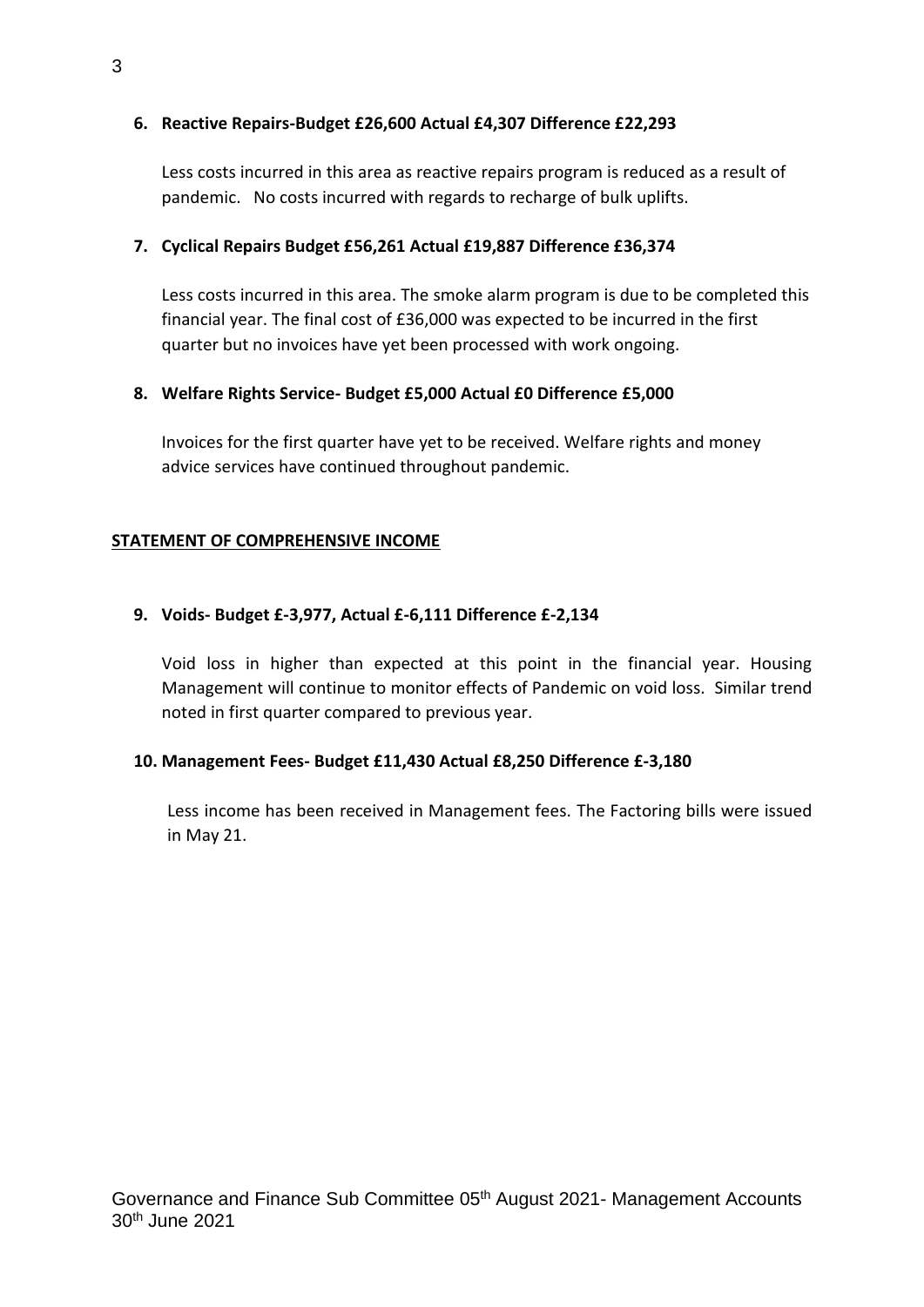# **YORKHILL HOUSING ASSOCIATION LIMITED MANAGEMENT ACCOUNTS 30TH JUNE 2021**

|                                       | <b>BUDGET</b> |                  |             |             |              |           |
|---------------------------------------|---------------|------------------|-------------|-------------|--------------|-----------|
|                                       | <b>TO</b>     | <b>ACTUAL TO</b> | <b>DIFF</b> | <b>DIFF</b> | <b>Note</b>  | $21 - 22$ |
|                                       | 30.06.21      | 30.06.21         |             | %           |              |           |
| <b>Operating Costs</b>                |               |                  |             |             |              |           |
| <b>Employee Costs</b>                 | 187,610       | 186,173          | 1,437       | 1%          |              | 750,441   |
| <b>Overheads</b>                      |               |                  |             |             |              |           |
| Rent Rates & Insurance                | 4,080         | 7,720            | $-3,640$    | $-89%$      | $\mathbf{1}$ | 10,200    |
| Heating, Lighting, Cleaning           | 3,600         | 2,661            | 939         | 26%         |              | 14,400    |
| Telephones                            | 1,300         | 958              | 342         | 26%         |              | 5,200     |
| <b>Office Repairs &amp; Supplies</b>  | 1,275         | 1,325            | $-50$       | $-4%$       |              | 5,100     |
| <b>Recruitment Costs</b>              | 0             | 0                | $\pmb{0}$   | 0%          |              | 2,000     |
| Travel                                | 275           | 0                | 275         | 100%        |              | 1,100     |
| Subscriptions                         | 14,560        | 14,896           | $-336$      | $-2%$       |              | 18,200    |
| Course & Conf Exp                     | 2,688         | 2,561            | 127         | 5%          |              | 10,750    |
| <b>Audit Fees</b>                     | 6,050         | 3,654            | 2,396       | 0%          | 2            | 24,200    |
| Postage, Stationery, Printing         | 3,250         | 5,060            | $-1,810$    | $-56%$      | 3            | 13,000    |
| <b>Computer Costs</b>                 | 17,958        | 46,914           | $-28,957$   | $-161%$     | 4            | 32,650    |
| <b>Bank Charges</b>                   | 1,563         | 1,596            | $-34$       | $-2%$       |              | 6,250     |
| Depreciation on fixtures and fittings | 10,850        | $\Omega$         | 10,850      | 0%          |              | 43,400    |
| <b>Depreciation Office Premises</b>   | 2,375         | 2,375            | 0           | 0%          |              | 9,501     |
| <b>Sundry Expenses</b>                | 2,319         | 1,696            | 623         | 27%         |              | 11,594    |
| Legal Expenses                        | 763           | 0                | 763         | 100%        |              | 3,050     |
| Marketing & Tenant Participation      |               |                  |             |             |              |           |
| Costs                                 | 0             | 0                | 0           | 0%          |              | 5,900     |
|                                       | 72,904        | 91,416           | $-18,512$   |             |              |           |
| <b>Total Admin Costs.</b>             | 260,514       | 277,589          | $-17,075$   |             |              | 966,936   |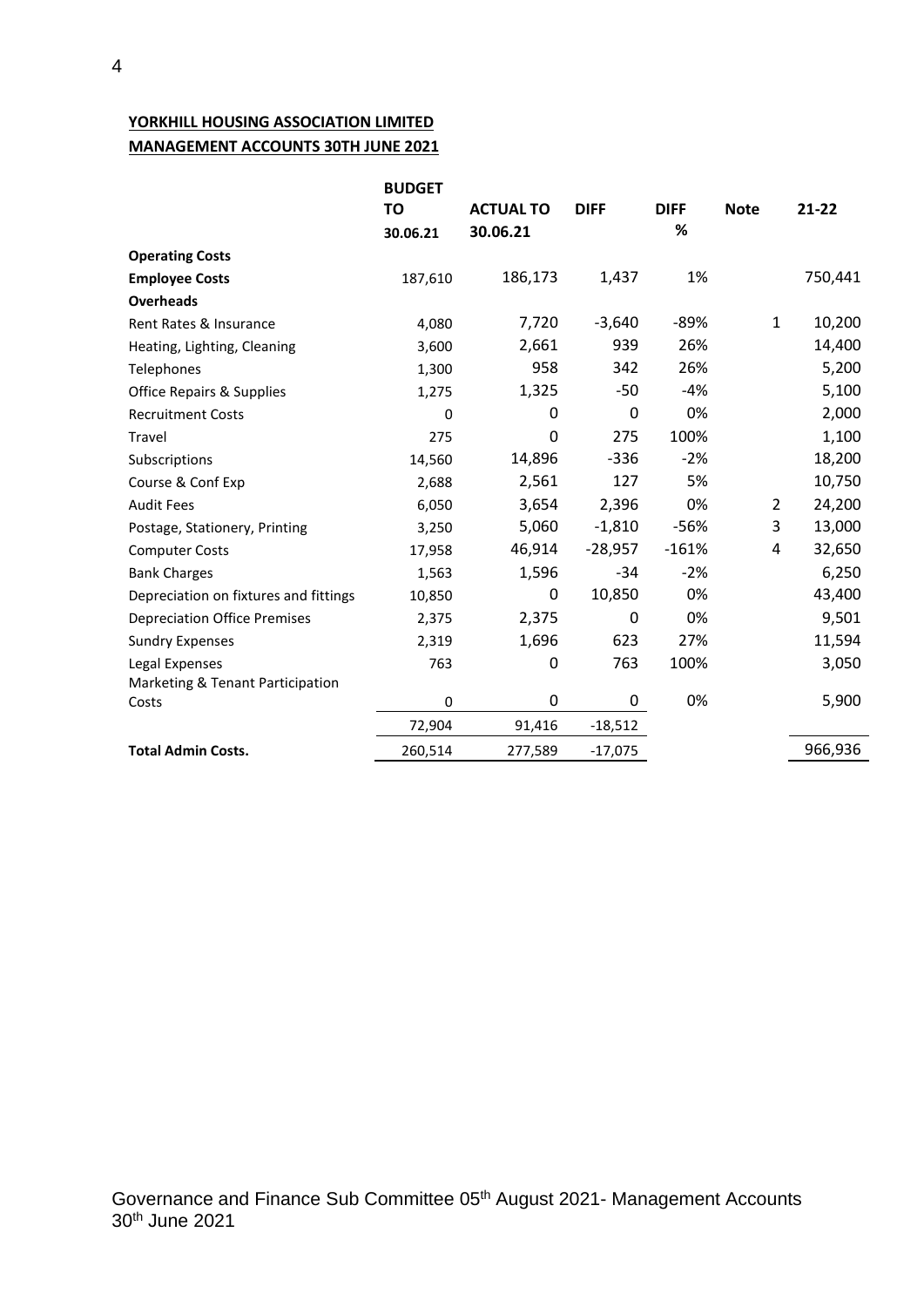# **YORKHILL HOUSING ASSOCIATION LIMITED MANAGEMENT ACCOUNTS 30TH JUNE 2021**

| <b>Direct Costs</b>             |         |         |        |         |   |         |
|---------------------------------|---------|---------|--------|---------|---|---------|
| Property Insurance              | 55,000  | 45,903  | 9,097  | 17%     | 5 | 55,000  |
| Legal fees-Rents                | 1,275   | 0       | 1,275  | 100%    |   | 5,100   |
| <b>Council tax Vacant Flats</b> | 154     | 0       | 154    | 100%    |   | 615     |
| <b>Other Factoring Costs</b>    | 398     | 450     | $-52$  | $-13%$  |   | 1,591   |
| Legal fees - Factoring          | 1,016   | 1,641   | $-625$ | $-61%$  |   | 4,066   |
| <b>Factoring Write Offs</b>     | 0       | 0       | 0      | 0%      |   | 300     |
| <b>Reactive Repairs</b>         | 26,600  | 4,307   | 22,293 | 84%     | 6 | 133,000 |
| <b>Cyclical Repairs</b>         | 56,261  | 19,887  | 36,374 | 65%     | 7 | 170,487 |
| Void Reactive\Major Repairs     | 13,750  | 12,504  | 1,246  | 9%      |   | 55,000  |
| <b>Major Repairs</b>            | 22,593  | 23,581  | $-988$ | -4%     |   | 205,389 |
| Legal Fees - Gas Servicing      | 268     | 0       | 268    | 100%    |   | 1,070   |
| Key Purchase                    | 75      | 120     | -45    | -60%    |   | 300     |
| <b>Welfare Rights</b>           | 5,000   | 0       | 5,000  | 100%    | 8 | 20,000  |
| Consultancy fees                | 0       | 0       | 0      | $-100%$ |   | 10,000  |
|                                 | 182,389 | 108,393 | 73,996 |         |   |         |
| <b>Total Operating Costs</b>    | 442,903 | 385,982 | 56,921 |         |   | 661,918 |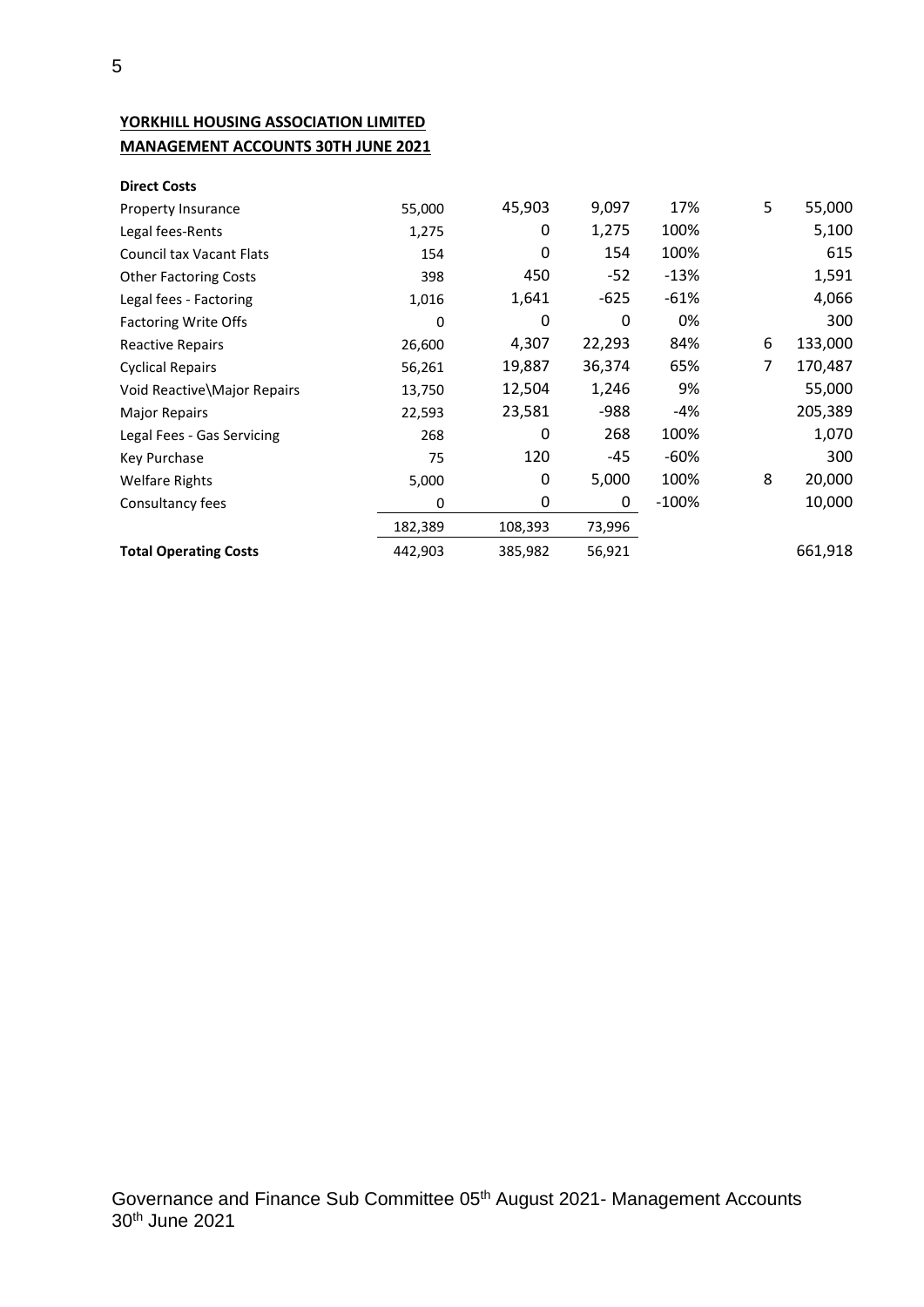# **YORKHILL HOUSING ASSOCIATION**

# **STATEMENT OF COMPREHENSIVE INCOME 30/06/2021**

|                                  | <b>BUDGET</b><br><b>TO</b> | <b>ACTUAL TO</b> | <b>VARIANCE</b> | <b>VARIANCE</b> | <b>NOTE</b> | <b>YEAR</b> |
|----------------------------------|----------------------------|------------------|-----------------|-----------------|-------------|-------------|
|                                  | 30.06.21                   | 30.06.21         |                 | $\%$            |             |             |
| <b>Rents Receivable</b>          | 443,484                    | 441,927          | $-1,557$        | 0%              |             | 1,773,937   |
| Service Income                   | 24,358                     | 24,147           | $-211$          | $-1%$           |             | 97,431      |
| Rent Overnewton St. Office       | 3,085                      | 3,085            | 0               | 0%              |             | 12,340      |
|                                  | 470,927                    | 469,159          | $-1,768$        |                 |             | 1,883,708   |
| Voids -                          | $-3,770$                   | $-5,121$         | $-1,351$        | 36%             | 9           | $-15,078$   |
| Voids - Services                 | $-207$                     | $-990$           | $-783$          | 378%            | 9           | $-828$      |
|                                  | 466,950                    | 463,048          | $-3,902$        |                 |             | 1,867,802   |
| Amortisation of HAG              | 71,850                     | 71,850           | 0               |                 |             | 287,400     |
| <b>Management Fees</b>           | 11,430                     | 8,250            | $-3,180$        | $-28%$          | 10          | 76,200      |
| Admin fee - Major Repairs        | 576                        | 1,509            | 933             | 162%            |             | 2,000       |
| Admin fee - Processing Sales     | 1,152                      | 1,100            | $-52$           | $-4%$           |             | 4,000       |
| Admin fee - fire alarm Testing   | 656                        | 434              | $-222$          | $-34%$          |             | 2,280       |
| Admin fee - Insurance            | 2,500                      | $\boldsymbol{0}$ | $-2,500$        | $-100%$         |             | 2,500       |
| <b>Maintenance Allowances</b>    | 0                          | $\mathbf 0$      | 0               |                 |             | 2,500       |
|                                  |                            |                  |                 |                 |             |             |
| <b>Total Income</b>              | 555,114                    | 546,191          | $-8,923$        |                 |             | 2,244,682   |
|                                  |                            |                  |                 |                 |             |             |
| <b>Less: Operating Costs</b>     | 442,903                    | 385,982          | 56,921          | 13%             |             | 1,628,854   |
| Service Costs - General Lettings | 24,358                     | 24,468           | $-110$          | 0%              |             | 97,431      |
| <b>Bad Debts</b>                 | 0                          | $\Omega$         | 0               |                 |             | 20,000      |
| Depcn. HLB                       | 128,924                    | 128,924          | 0               | 0%              |             | 515,695     |
|                                  |                            |                  |                 |                 |             |             |
| <b>Total Expenditure</b>         | 596,184                    | 539,374          | 56,810          |                 |             | 2,261,980   |
| <b>Operating Surplus/Deficit</b> | $-41,070$                  | 6,817            | 47,887          |                 |             | $-17,298$   |
| Loss/Gain on Sale of Fixed       |                            |                  |                 |                 |             |             |
| Assets                           | 0                          | $\mathbf 0$      | 0               |                 |             | 0           |
| Interest on investments          | $\boldsymbol{0}$           | $\boldsymbol{0}$ | 0               | 0%              |             | 2,200       |
| Interest payable                 | $-7,294$                   | $-7,441$         | $-147$          | 2%              |             | $-29,177$   |
| <b>Surplus/Deficit</b>           | $-48,364$                  | $-624$           | 47,740          |                 |             | $-44,275$   |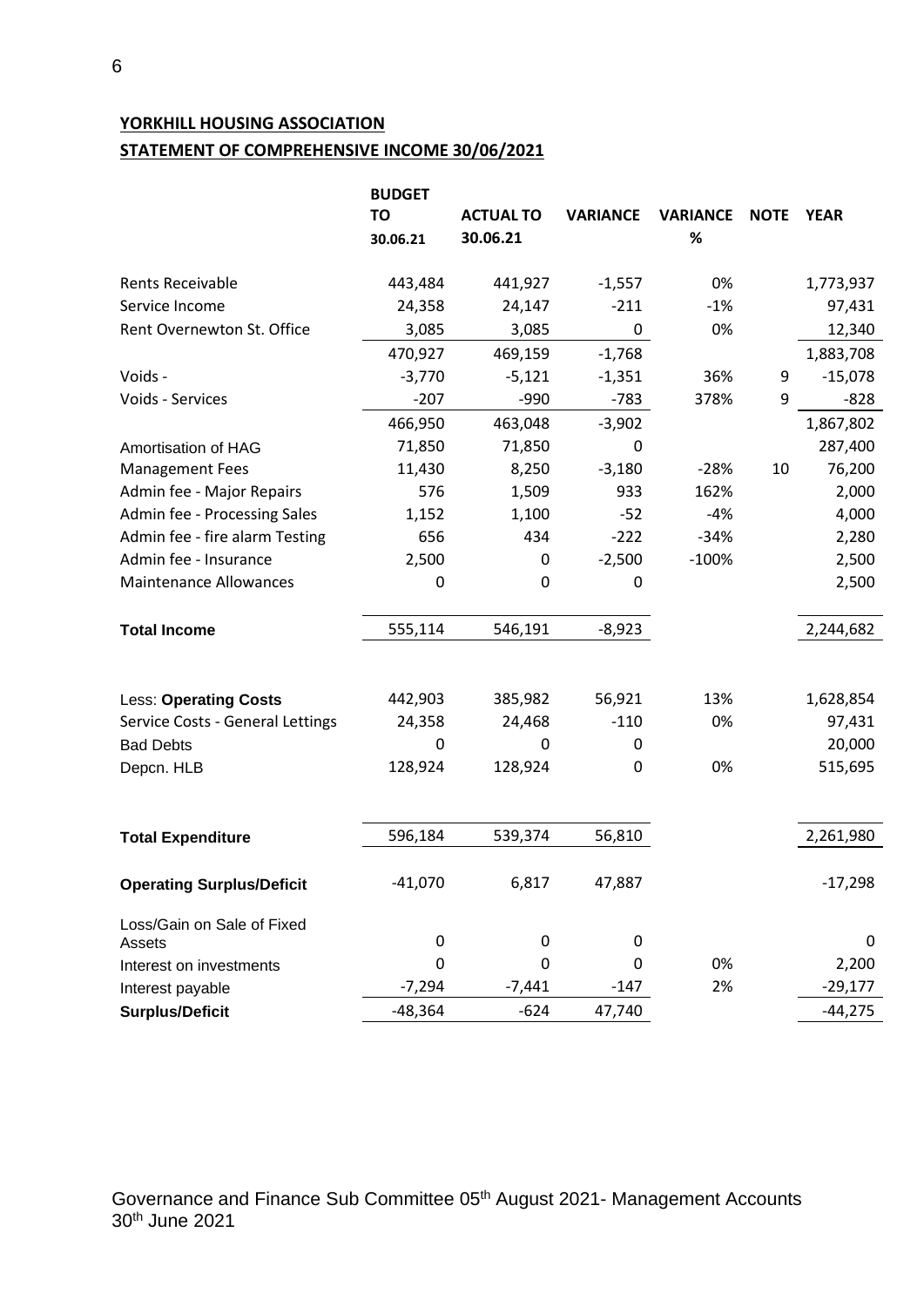# **YORKHILL HOUSING ASSOCIATION STATEMENT OF FINANCIAL POSITION AS AT 30/06/2021**

|                                              | 2020/21   | to 30/06/21 | 2021/22       |
|----------------------------------------------|-----------|-------------|---------------|
|                                              |           |             | <b>BUDGET</b> |
| <b>TANGIBLE FIXED ASSETS</b>                 |           |             |               |
| Housing properties                           | 7,220,876 | 7,105,385   | 7,436,430     |
| <b>Other Fixed Assets</b>                    | 408,640   | 419,704     | 560,619       |
|                                              | 7,629,516 | 7,525,089   | 7,997,049     |
| <b>CURRENT ASSETS</b>                        |           |             |               |
| Debtors                                      | 250,944   | 200,258     | 259,252       |
| Cash at bank and in hand                     | 2,293,256 | 2,170,721   | 1,480,503     |
|                                              | 2,544,200 | 2,370,979   | 1,739,755     |
| <b>CREDITORS</b>                             |           |             |               |
| Amounts falling due within one year          | 1,148,126 | 978,847     | 1,112,610     |
| <b>NET CURRENT ASSETS</b>                    | 1,396,074 | 1,392,132   | 627,145       |
| <b>TOTAL ASSETS LESS CURRENT LIABILITIES</b> | 9,025,590 | 8,917,221   | 8,624,194     |
| <b>CREDITORS</b>                             |           |             |               |
| Amounts falling due after more than one year | 5,688,520 | 5,604,323   | 5,345,421     |
| <b>SHAPS DB Liability</b>                    | 360,000   | 336,496     | $-89,337$     |
| <b>NET ASSETS</b>                            | 2,977,070 | 2,976,402   | 3,368,109     |
| <b>CAPITAL AND RESERVES</b>                  |           |             |               |
| Called up share capital                      | 115       | 114         | 110           |
| Revenue reserves                             | 2,976,955 | 2,976,288   | 3,367,999     |
|                                              | 2,977,070 | 2,976,402   | 3,368,109     |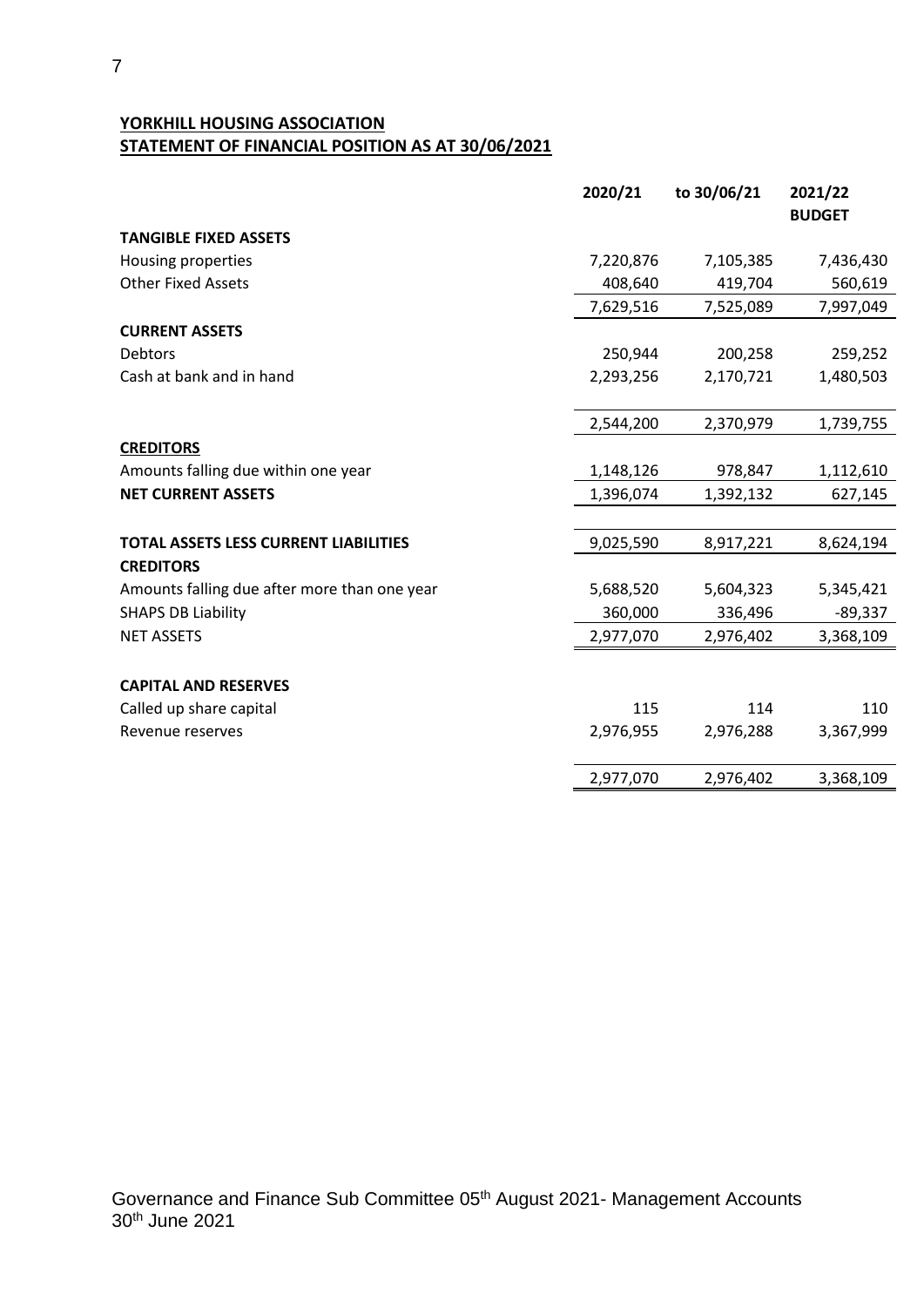**YORKHILL HOUSING ASSOCIATION STATEMENT OF CASH FLOW AS AT 30/06/2021**

|                                                                                                 | 2020/21      | to 30.06.2021 | 2021/22<br><b>PROJECTED</b> |
|-------------------------------------------------------------------------------------------------|--------------|---------------|-----------------------------|
| <b>Operating Surplus</b>                                                                        | 292,125.0    | 6,817         | (17, 297.0)                 |
| Depcn & Amort                                                                                   | 199,695.0    | 59,449        | 281,195.0                   |
| Inc/(Dec) in payables                                                                           | (114, 529.0) | $-169,279$    | 57,990.0                    |
| (Inc)/Dec in receivables                                                                        | (9,067.0)    | 50,686.0      | (6,330.0)                   |
| Net Cash from Operating Activities                                                              | 368,224      | $-52,327$     | 315,558.0                   |
| <b>Interest Received</b>                                                                        | 5,683.0      | 0             | 2,200.0                     |
| <b>Interest Paid</b>                                                                            | (30, 738.0)  | (7,441.0)     | (29, 177.0)                 |
| Return on Investment                                                                            | $-25,055$    | $-7,441$      | (26, 977.0)                 |
| Capital Expenditure & Financial Investment<br>Construction or acquisition of Housing properties |              |               |                             |
| <b>Improvement of Housing</b>                                                                   | (89, 836.0)  | (13, 432.8)   | (643, 606.0)                |
| Construction or acquisition of other Non-Current Assets                                         | (36, 448.0)  | (13, 439.0)   | (90,000.0)                  |
| Sale of Social Housing Properties                                                               | 0            | 0             | 0.0                         |
| Grants (Repaid) / Received                                                                      | $\Omega$     | 0             | 0.0                         |
| <b>CAPITAL EXPENDITURE AND FINANCIAL INVESTMENT</b>                                             | $-126,284$   | $-26,872$     | (733, 606.0)                |
| <b>NET CASH BEFORE FINANCING</b>                                                                | 216,885      | $-86,640$     | (445, 025.0)                |
| Financing                                                                                       | 0.0          | 0             | 0.0                         |
| Equity drawdown                                                                                 | 0.0          | 0             | 0.0                         |
| Debt drawndown                                                                                  | 0.0          | 0             | 0.0                         |
| Debt repayment                                                                                  | (135, 222.0) | (35,895.0)    | (145, 311.0)                |
| Reserves Ajd re Auditors Journals                                                               |              | 0.0           | 0.0                         |
| <b>NET CASH FROM FINANCING</b>                                                                  | $-135,222$   | $-35,895$     | (590, 336.0)                |
| <b>INCREASE / (DECREASE) IN NET CASH</b>                                                        | 81,663       | $-122,535$    | (1,035,361.0)               |
| Cash Balance                                                                                    |              |               |                             |
| <b>Balance Brought Forward</b>                                                                  | 2,211,593.0  | 2,293,256     | 2,293,256.0                 |
| Increase / (Decrease) in Net Cash                                                               | 81,663.0     | $-122,535$    | (590, 336.0)                |
| <b>CLOSING BALANCE</b>                                                                          | 2,293,256    | 2,170,721     | 1,702,920.0                 |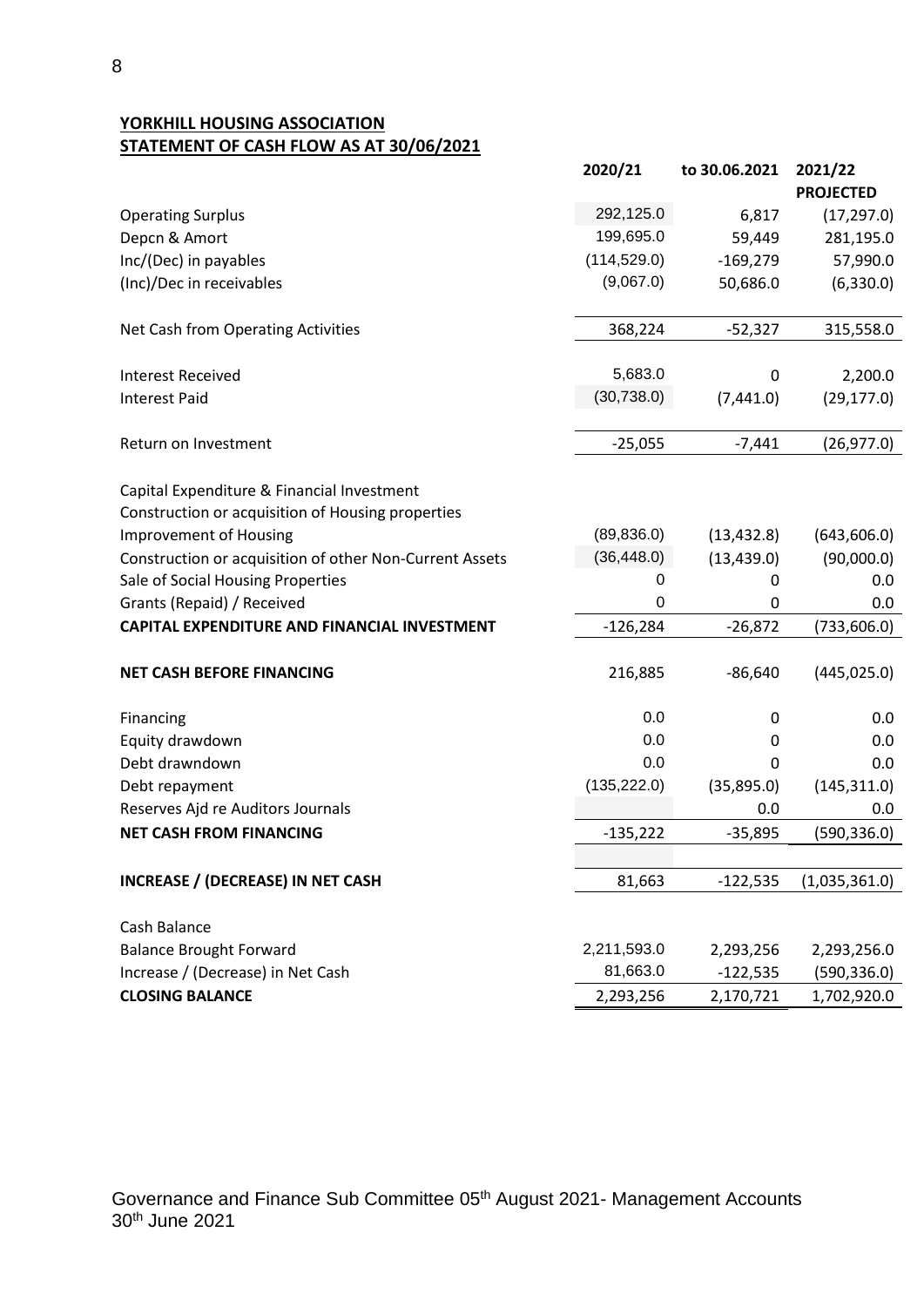#### **ADDITION NOTES:**

#### **TREASURY MANAGEMENT UPDATE AS AT 30/06/2021**

The Association has now one loan facility with the Triodos bank for £1.3M. The loan have been drawn down in full and a capital repayment schedule is in place. The amount outstanding as at 30 June 2021 Triodos was £921,295.

Total capital repayments of £12,346 have been made in the year towards the loan balances as at 30 June 2021.

The Association paid loan interest of £7,441 in the year to date which was as budgeted.

#### **BANK BALANCES AS AT 30/06/2021**

|                                         | $\mathbf f$ |                                                        |
|-----------------------------------------|-------------|--------------------------------------------------------|
| <b>Bank of Scotland Current Account</b> | 237,683     |                                                        |
| <b>Bank of Scotland HOBS</b>            | 681,296     | 0.01% per annum                                        |
| Santander                               | 219,073     | 0.35% 1 year term<br>deposit fixed until<br>14/06/2022 |
| Nationwide                              | 511,592     | 0.30% 1 year term<br>deposit fixed until<br>08/02/2022 |
| <b>Bank of Scotland</b>                 | 520,877     | 0.05% 1 year term<br>deposit fixed until<br>12/05/2022 |
| Petty Cash                              | 200         |                                                        |
|                                         | 2,170,721   |                                                        |
| <b>DEBTOR ANALYSIS</b>                  |             |                                                        |
|                                         | £           |                                                        |
| <b>Factoring Arrears</b>                | 67,123      |                                                        |
| <b>Rent Arrears</b>                     | 170,554     |                                                        |
| Prepayments                             | 11,034      |                                                        |
| <b>Tenant Recharges</b>                 | 3,916       |                                                        |
| <b>Insurance Claims</b>                 | 13,882      |                                                        |
| <b>Parking Permits</b>                  | 1,800       |                                                        |
| <b>Overnewton Community Centre</b>      | 15,564      |                                                        |
| Prov for Bad Debts                      | $-83,615$   |                                                        |
|                                         | 200,258     |                                                        |

Governance and Finance Sub Committee 05<sup>th</sup> August 2021- Management Accounts 30 th June 2021